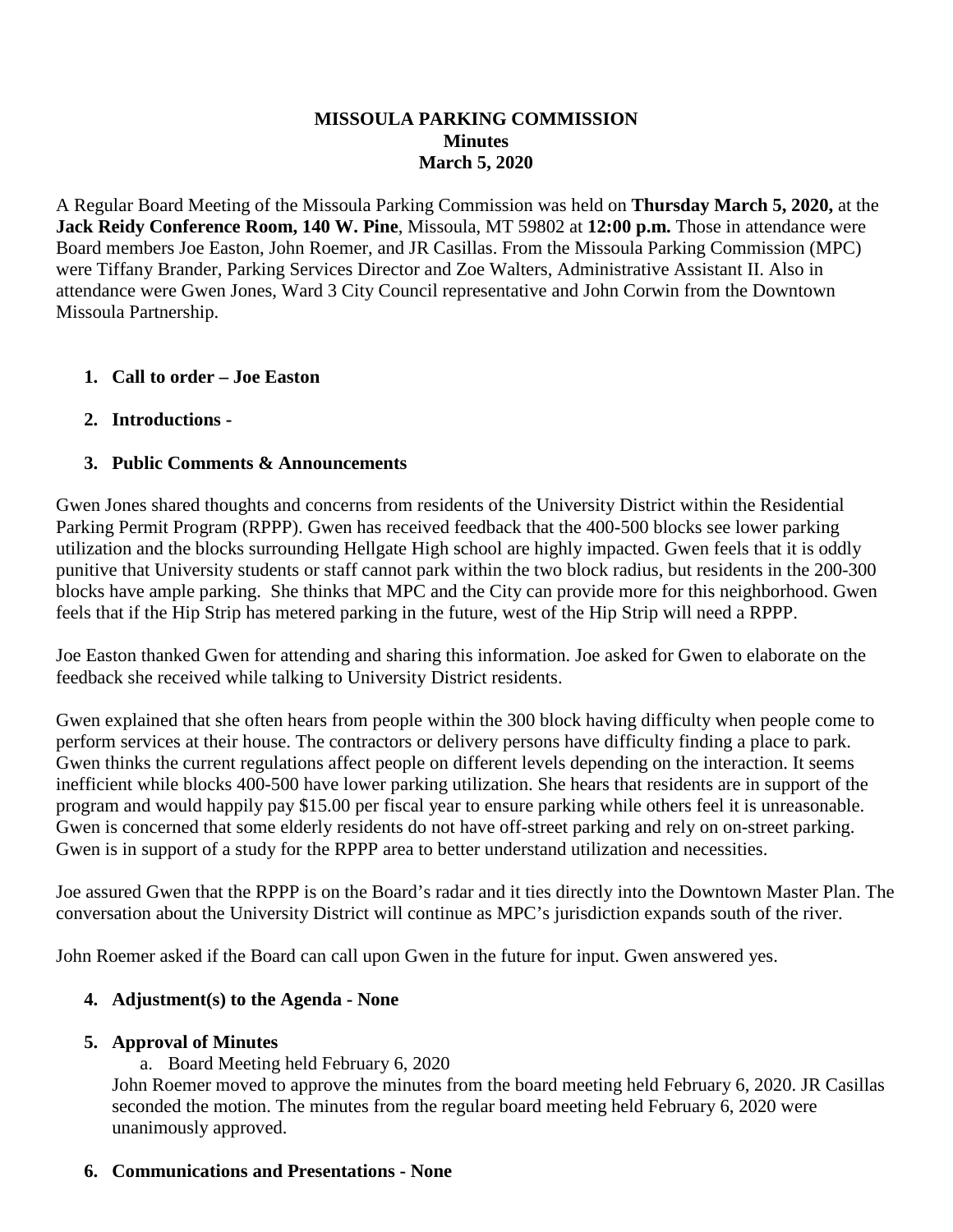#### **7. Financial Statement - None**

## **8. Director's Report - Tiffany Brander**

A new maintenance employee started this week.

The contract for operational cameras has processed with Systems Northwest and installation is starting. The electrical portion will be time consuming.

After the initial hole at Bank St Structure was repaired, DCI Engineering went through and checked seams. They pointed out two additional points of concern. The structural integrity is good, however if these points are left as is there will likely be a future failure. These will be repaired soon.

When there is a request for Board action, Tiffany will provide written policies with related resolutions attached for Board review.. We will be moving forward with signed resolutions that are specific to policies and information for staff and the public.

Tiffany has been working with the City Attorney's office on a policy review for the use and retention of the operational cameras.

#### **9. Non-action Items**

#### **a. New Business**

i. FY2021 Budget

Tiffany presented separated expenses and revenue for FY2020. Expenses will not change much except for a few larger items. This includes the requested addition of two full-time Enforcement Officers and required equipment. We are waiting on estimates for their equipment. Tiffany and Vehicle Maintenance are looking into a two-seater electric enforcement vehicle.

More kiosks will be implemented in the library area. Tiffany requested quotes for the new kiosk called the "Cosmo." This is an updated municipal version of what we currently have and are about \$2,000.00 cheaper. They are sleeker, take up less space on the sidewalk, and have a larger coin canister. The system fees are the same.

Tiffany followed up with the Finance Department and the per transaction fee historically has been approximately 30 cents and we are now down to approximately 25 cents per transaction. This includes all transactions at the meters, in the office, in garages, and any online ticket payments. Credit card payments have increased so the per transaction fee has been reduced.

The MPC Grants and Contributions Sheet shows the request for Arts Missoula and Flagship for an annual contribution from the Board in the amount of \$5,000.00 that will go towards art in our structures and facilities. This is based on the recommendations of the Downtown Master Plan and the success of the Bank Street mural. The Bank Street mural was a total of \$1,300.00. To date it has not been defaced and has received positive feedback. In the future, Flagship and Arts Missoula are both willing to facilitate more murals. Arts Missoula brought up that the artist was not compensated. With the funded amount we would be able to receive one or two murals a year and compensate the artist.

John noticed the expenses are lower. Tiffany responded that the meter expenses are not yet included.

Joe supports efforts to a make our policy record system more searchable and findable. Joe thinks that MPC's Grants and Contribution policies should be memorialized by the Board. Many entities that MPC has contributed to in the past have been legacy projects that have remained over time for various reasons. As the Board has received new requests, Joe has asked how the project relates to MPC's mission. Joe is interested in establishing a policy in which the Board reviews grants and contributions and comes to a consensus about how they apply to our mission. This would evaluate the relationship to our mission and the dollar amount. Joe agrees that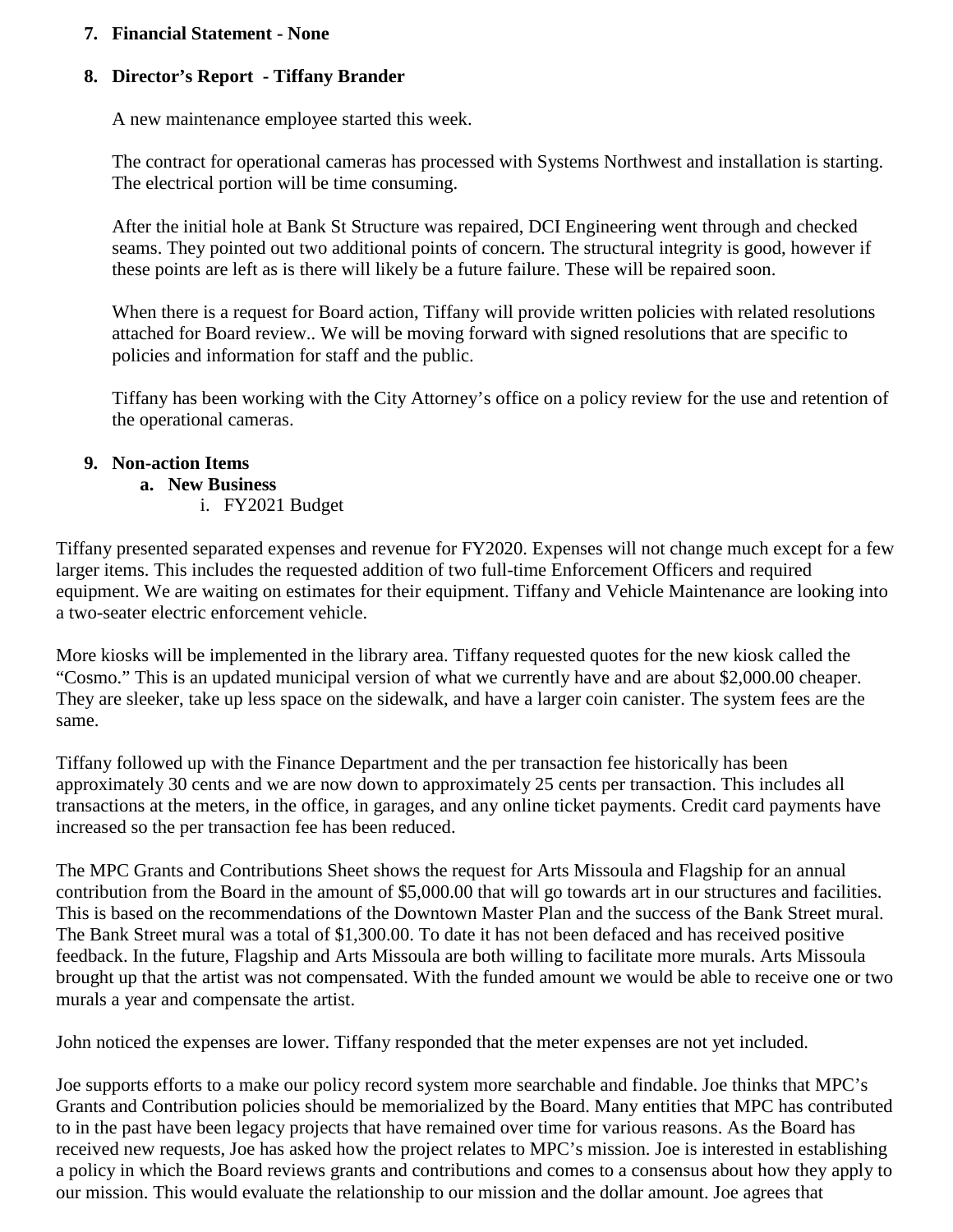contributing to art in our facilities contributes to our mission, but is unsure if supporting art supports our mission.

Joe asked John and JR if they would like to establish a policy that articulates the Board's intentions for grants and contributions. John thinks this makes sense and agrees. JR supports this policy idea and would like there to be a record that the Board has discussed grants and contributions. Tiffany agrees it would be good to have a policy and that it might be less time consuming when evaluating requests.

Joe asked for a new draft policy as we continue to review FY2021 budget. Joe feels that it is an assumption that because we have always supported specific entities that others will receive similar requests.

For individual expenses, Joe stated that it should be reviewed in total. He does not want to approve the budget line by line because that is how it was done last year. Joe asked Board members to spend time on individual items to become familiar. Joe is concerned that we are passing budgets because it is relevant to what we have done in the past.

Tiffany presented fee increases for permits. Tiffany recommended permit fee increases for Commercial Permits, Special Services Permits, and Residential Parking Permits (RPP).

Loading Zone Permit fees were doubled in 2018. There has not been much change to the program and there are not any additional expenses. Tiffany suggested the fee remains as is. Commercial and Special Service Permits are not frequently sold. On average, nine Commercial Permits and eight Special Service Permits are sold per year. These permits are small aspects of revenue. Companies that use them do not need a full day but need more than a few hours. Tiffany recommended an increase. The price per fiscal year for Commercial would increase to \$412.50 and Special Service to \$528.00. The price has not increased as far back as Tiffany could find.

RPPP rates have not been increased for ten years. Tiffany recommended increasing the price from \$15.00 to \$25.00 per fiscal year per permit. This would help us cover the cost of the program and fund things like the study that Gwen suggested. The last time MPC received a quote for the RPPP area it was over \$50,000.00. The Downtown Master Plan suggested we look at all of our rates and its utilization. An increase of the enforcement team will provide better service to the residential area. This is a \$10.00 per permit increase. MPC sells on average 1,000 permits per fiscal year for about \$27,000.00. MPC receives \$20,000.00 - \$25,000.00 in citation revenue from the RPPP.

#### **b. Old Business**

## **10. Action Items**

- a. Funding Requests:
	- i. Missoula in Motion CMAQ Funding Match Request \$8,000.00

Last year Joe asked for more specific information as to how our funding improves the Downtown area. Missoula in Motion (MIM) submitted this supplemental information with their request this year – this grant contributes to better air quality and less traffic congestion.

JR Casillas moved to approve the MIM CMAQ Funding Match Request. John Roemer seconded.

JR stated that MIM's request is directly related to MPC's mission. The motion was unanimously approved.

ii. Missoula Downtown Partnership Out to Lunch Trolley Request - \$1,500.00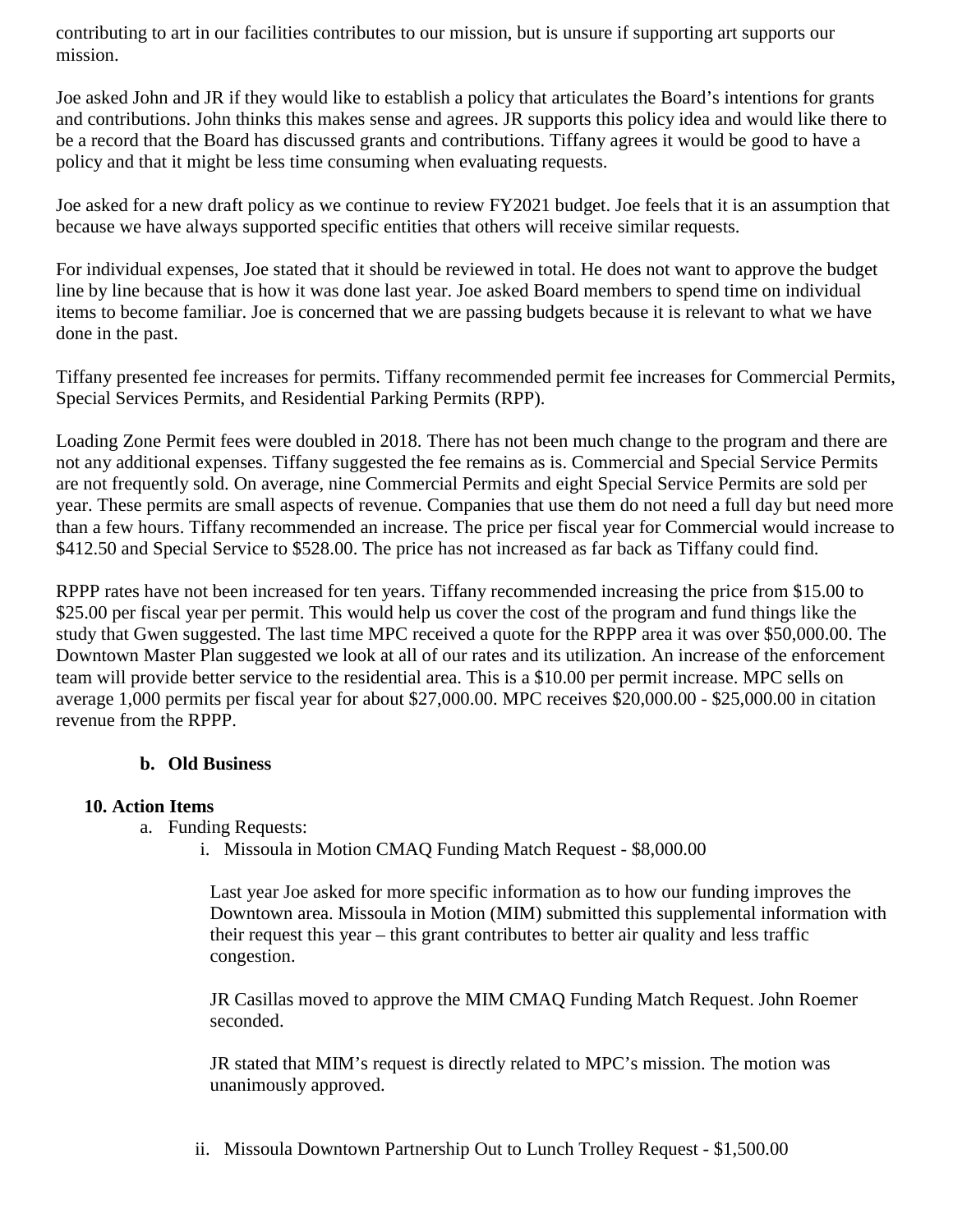John Roemer moved to approve the Missoula Downtown Partnership Out to Lunch Trolley request for \$1,500.00. JR Casillas Seconded.

Joe supports the request. It is in line with MPC's transportation demand management. It is an assistance to a successful program and encourages people to use alternative transportation to Downtown.

The motion was unanimously approved.

#### b. Maintenance Reserve Policy and Resolution 2020-01

The Maintenance Reserve Policy would put aside \$250.00 per space in our facilities that are greater than or equal to fifteen years old and \$200.00 per space if less than fifteen years. The initial funding is \$194,000.00. The resolution would approve the reserve policy as written and the transferring of funds at the end of FY20 as recommended by the Finance Department.

John Roemer supports the resolution and moved to approve the Maintenance Reserve Policy. JR Casillas Seconded.

Joe asked for discussion. John commented that this may require some review within the first three to five years as MPC begins using funds. Tiffany stated that it was added to the original draft that after five years of initial funding the Parking Services Director will perform a review and assessment of the contributions. Joe concurred this policy serves a number of purposes. This was not detrimental to our bonding capacity. It is an able amount to be funded.

The Maintenance Reserve Policy and Resolution 2020-01 was unanimously approved.

c. Mobile License Plate Recognition Policy and Resolution 2020-02

The policy has been approved by the City Attorney's office. Joe asked where Tiffany found the language for this policy. Tiffany answered the City of Bozeman, Parking Industry, and City Attorney's office.

Joe asked if in Tiffany's opinion license plate recognition (LPR) represents the best practice. Tiffany answered yes. LPR was recommended in the 2012 strategic plan updated in 2016. It supports our metered technology program. JR thinks it is important to have this policy in writing.

John Roemer moved to approve Resolution 2020-02. JR Casillas seconded. Joe asked for questions. No questions or comments were heard.

The motion to approve Resolution 2020-02 License Plate Recognition Use was unanimously approved.

d. Annual Rate Review Policy & Resolution 2020-03

As an enterprise fund, MPC does not receive funds from tax base general funds. It is important that MPC's revenue is sufficient to provide for operating services, maintenance reserves, capital expenditure, and future parking system needs. This policy sets a schedule for an annual study of our parking system.

Joe asked where Tiffany found the language for this policy. Tiffany answered the City of Bozeman, Parking Industry, and City Attorney's office.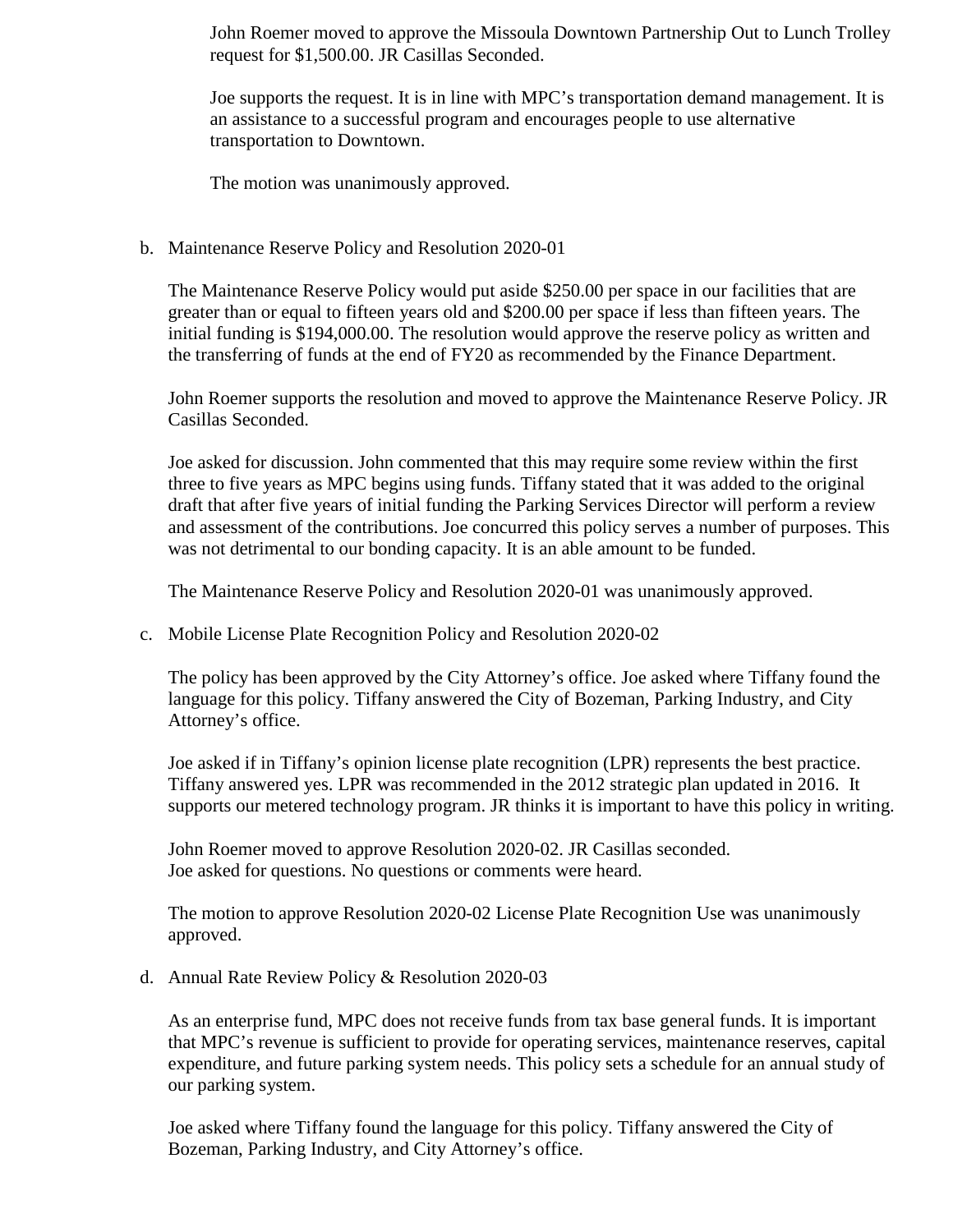John Roemer moved to approve Resolution 2020-03. John stated that this policy is consistent with the Downtown Master Plan and is a way to be more deliberate about rates. JR Casillas seconded.

Joe asked the Board if it is enough to allow for public comment if we do not have a public hearing process that is different from MPC's regular Board meetings. Joe is concerned about approving fee increases without more of an outreach on the commission's part to meet with stakeholders and permit holders. Joe agreed that permit fees need to balance supply and demand.

John answered that there could be more opportunities for public awareness.

Joe is looking for supporting arguments for how the decision was made to raise rates if Tiffany is called in front of City Council. Joe does not have an opinion. Joe asked if it seems that there should be more of a process for this type of resolution.

John stated that if it is advertised as a public hearing it will not receive a lot of attraction. He is more inclined to reach out to stakeholders and hear feedback, at the least.

Tiffany mentioned that in the past MPC has set the rate increase and sent a justification letter to leaseholders. The policy and resolution sets forth the fact that this will be annually reviewed. Tiffany thinks that the general practice should be to send a letter to stakeholders and leaseholders notifying them that the Board will be reviewing rates at a specified time.

Joe is looking to provide a time for comment from the public. JR sees both ends of the concern. Tiffany's proposal might be a good middle ground. The rate increases are specifically recommended by the Downtown Master Plan.

Joe Easton moved an amendment to the draft policy 2020-03 to include the sentence "The internal study will be made available to the public and a letter will be sent to the existing permit holders that this is on the upcoming agenda." John Roemer seconded.

John Corwin agreed that full disclosure is important.

The amendment on the motion was unanimously approved. The motion to approve Draft Policy 2020-03 was unanimously approved.

John Corwin asked how and when the Downtown Missoula Partnership would be informed of a permit rate increase. Tiffany answered by a letter outlining what the increases are and why. It would be sent April or May. The increase would be in effect July 1, 2020. The policy is effective today.

e. Resolution 2020-04 Increasing the cost of parking leases and permits for Fiscal Year 2021

For FY21 RPP/Visitor Permits will increase to \$25.00, Commercial Permits to \$412.50, and Special Service Permits to \$528.00.

The current lease oversell in lots and structures is based on the Downtown Master Plan of at least 10% or 15%. Some locations will not be changed because of unknown construction for the Higgins Bridge and River Front Triangle.

Tiffany presented the proposal for oversell rates in each lease location. This is based on what is currently oversold, recommendations by Kimley Horn, waitlists, and LPR utilization data. The recommended changes in initial oversell per lease location is as follows: